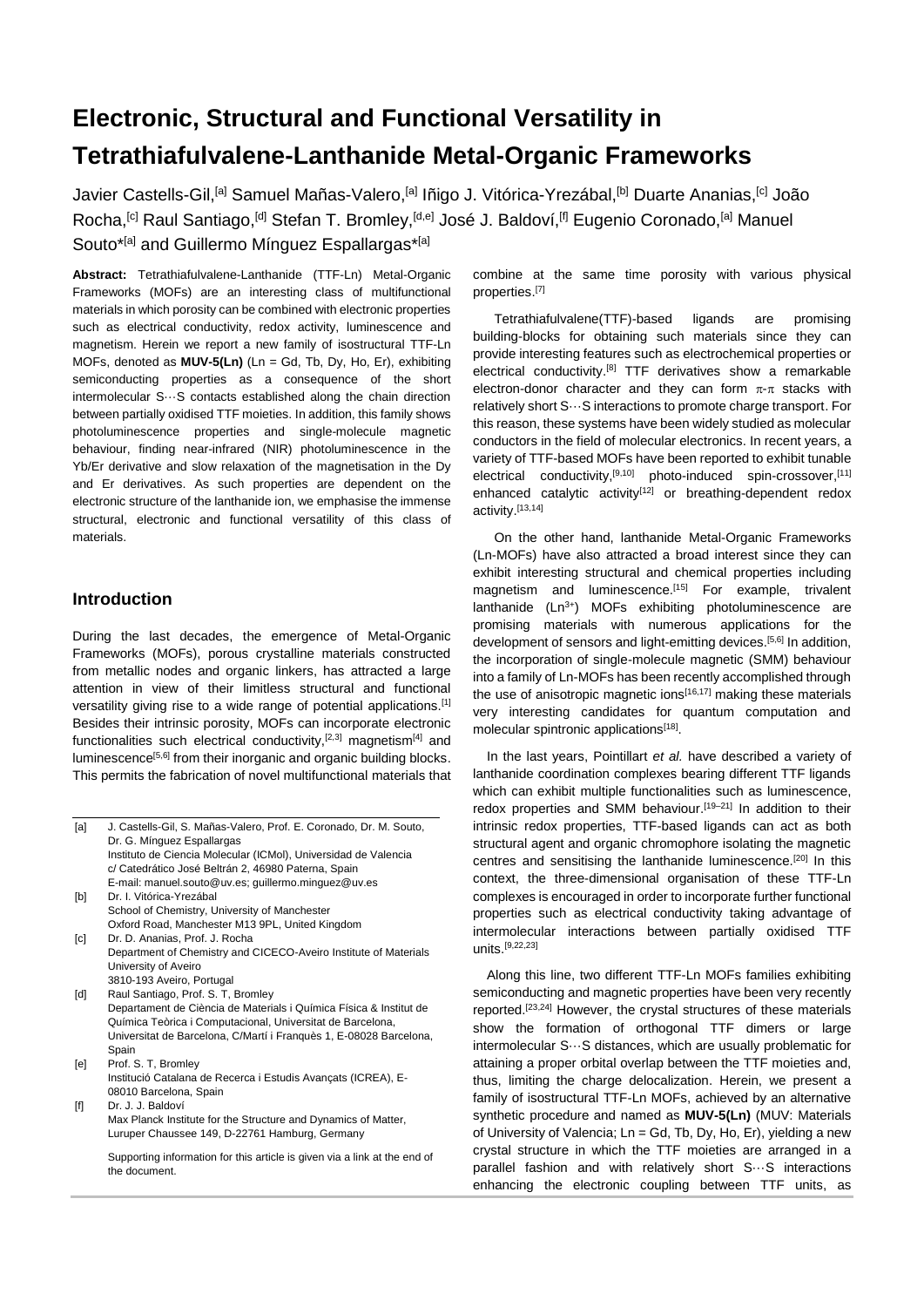confirmed by transfer integral calculations. The TTF linkers are partially oxidised being responsible for charge transport and for the semiconducting behaviour of the MOF. In addition, photoluminescence properties and SMM behaviour have been studied for **MUV-5**. Such properties are dependent on the electronic nature of the lanthanide ion $[26]$ , evidencing a wide structural, electronic, and functional versatility for this new family of TTF-Ln MOFs.

# **Results and Discussion**

## **Synthesis**

**MUV-5(Ln)** was synthesised by means of an isoreticular approach through an adapted synthetic procedure described for the synthesis of MUV-4(Dy).[17] Solvothermal reaction of  $Ln(OOCCH<sub>3</sub>)<sub>3</sub>$  and TTF-tetrabenzoic acid (H<sub>4</sub>TTFTB) in a mixture of water and acetic acid at 170 ºC for 12 hours allowed the formation of single-crystals of **MUV-5** (Scheme 1). Two crystalline polymorphs were identified by Single-Crystal X-Ray Diffraction (SCXRD), namely **MUV-5a** and **MUV-5b**, of formulae  $[Ln_3(TTFTB)_2(OOCCH_3)(OH)(H_2O)]\cdot 2.5H_2O^{[27]}$  and  $[Ln(HTTFTB)$ (H2O)]·(CH3COOH), respectively, whose formation depends on the amount of acetic acid used in the synthesis.



 $MUV-5$ 

**Scheme 1**. Synthesis of **MUV-5a**

## **Crystal structure**

**MUV-5a** crystallises in the monoclinic space group *P*2/*c* (Tables S1 and S2). Two crystallographically independent  $Ln<sup>3+</sup>$  ions are found in the asymmetric unit with different coordination environments. One of them is 7-coordinated with a capped trigonal prism geometry, whereas the second  $Ln<sup>3+</sup>$  ion can be either 8 or 9-coordinated with a distorted triangular dodecahedron environment and spherical capped square antiprism, respectively, as calculated by the software SHAPE[25] (Figures S1 and S2). The difference between the 8 or 9-coordinated form in the latter relies on the position of the disordered acetate anion acting as a bridge between both  $Ln^{3+}$  ions (Figure 1b). The metallic secondary building unit (SBU) is composed of Ln<sup>3+</sup> ions connected through bridging carboxylate bonds from the linker and acetate anions to form infinite Ln-carboxylate chain along the *a*-axis. The connection of these infinite Ln-carboxylate chains with the TTFTB linkers yields a 3D structure with two types of parallel 1D micropores extending along the *a*-axis that are filled with water molecules or coordinated acetate anions (Figure 1).



**Figure 1**. a) View of the crystal structure of **MUV-5a** along the *a*-axis and b) view of the arrangement of the  $Ln^{3+}$  ions (left) and TTF units (right) within the structure of **MUV-5a**. Colour code: C (grey), O (red), Ln (green), S (yellow)**.** The disordered acetate anions have been highlighted as green and blue in order to show the two different orientations of the acetate molecules.

On the other hand, **MUV-5b** crystallizes in the monoclinic space group  $P2_1/n$ . Unlike **MUV-5a**, **MUV-5b** has a dimeric Ln<sub>2</sub> SBU similar to that observed in MUV-4a<sup>[17]</sup>. In this case, only one crystallographically independent  $Ln^{3+}$  ion is observed in the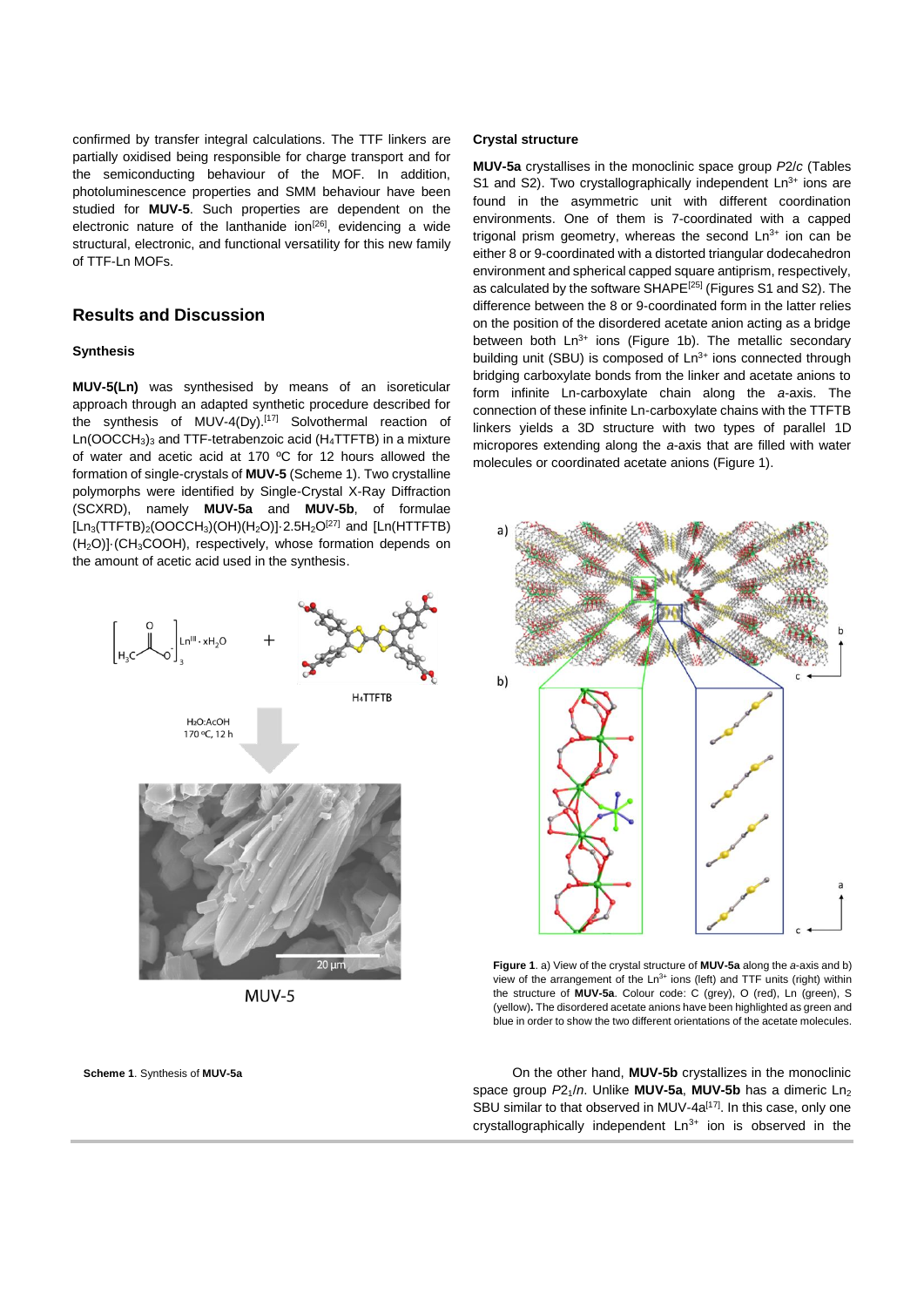asymmetric unit. Each Ln atom is 8-coordinated with a distorted triangular dodecahedron geometry (Figures S3 and S4). The structure of **MUV-5b** is built upon dimeric SBUs of formula  $[Ln_2(H_2O)_2(\mu-O_2C)_2(O_2C)_4(HO_2C)_2]$  (Figure S5) in which the Ln<sup>3+</sup> ions are kept at a distance of 4.88 Å connected by two bridging carboxylate groups. The coordination sphere of each  $Ln<sup>3+</sup>$  ion is completed by other 5 oxygen atoms from 3 different carboxylate groups and one water molecule (Figure S5). Finally, structure of **MUV-5b** also displays two types of one-dimensional micropores filled with acetic acid (Figure S3).

Pure crystalline phase of **MUV-5a** was confirmed by Powder X-Ray diffraction (PXRD, Figures S7-S12) and Thermogravimetric Analysis (TGA) (Figure S13). LeBail refinement converged with very good residual values ( $R_{wp}$  = 5.58 %;  $R_p = 4.36$  %, Figure S8, Table S3). The small onedimensional micropores allow the structure to have a free volume of 24 % of the unit cell volume as calculated by Mercury<sup>[28]</sup> (Figure S14). In order to examine the porosity of these materials, gas sorption experiments were performed on **MUV-5a** which was previously activated at 150 °C under vacuum overnight. N<sub>2</sub> adsorption-desorption isotherms performed at 77 K reveals a minimum uptake of  $N_2$ , in line with other previously reported TTFbased coordination polymers.[29] Interestingly, **MUV-5a** is able to adsorb CO<sub>2</sub> with a modest CO<sub>2</sub> uptake of 65 cm<sup>3</sup> $\cdot$ g<sup>-1</sup> (12.8 wt. %) at 273 K (Figure S15), which is higher than that observed in other similar TTF-based MOFs at 195  $K^{[29]}$ , and a total uptake of 2.1 mmol·g–1 at 12 bar and 273 K (Figure 2). The selectivity of **MUV-5a** towards the adsorption of CO<sub>2</sub> over N<sub>2</sub> likely arises from the higher quadrupole moment of  $CO<sub>2</sub>$  which makes it capable of interacting more strongly with the framework.<sup>[29,30]</sup> This feature opens the way for the utilization of this type of materials in gas separation or sensing applications.



**Figure 2.** Adsorption (closed symbols) and desorption (open symbols) isotherms of CO<sup>2</sup> at different temperatures in **MUV-5a(Dy)**.

As far as the arrangement of the organic linkers is concerned, we note that in **MUV-5** solids the TTF units are forming onedimensional segregated stacks of slightly slipped moieties running along the *a*-axis (Figures 1 and 3). However, there are important differences in both structures. First, the TTF struts in **MUV-5b** display a boat conformation with a central C=C distance of 1.32 Å and the dihedral angle between the planes formed by the two dithiol rings is 17˚ (Figure S6), suggesting that the TTF moiety is in the neutral state<sup>[31,32]</sup> (Figure 3a). On the other hand, the TTF moieties are packed along the *a*-axis with inter-centroid and  $S...S$  distances ranging from 4.40-4.90 Å and 3.92-4.27 Å, respectively. In contrast, in **MUV-5a** the TTF units adopt an Sshaped conformation with a central C=C bond distance of 1.34 Å, which is slightly longer than that in **MUV-5b** (Figure 3) and a dihedral angle of 5˚, suggesting that the TTF units in **MUV-5a** are in the radical cation state (i.e. as TTF**•**<sup>+</sup> ), or at least partially oxidised. It is important to note that neutral TTF has a boat-like conformation (*C*2v symmetry) whereas TTF**•**<sup>+</sup> moieties have a planar  $D_{2h}$  symmetry as a result of the 6  $\pi$ -electron heteroaromaticity of the 1,2-dithiolium cation.<sup>[32,35]</sup> The partial oxidation of the TTF units in **MUV-5a** was confirmed by EPR measurements of the crystals at room temperature that show a signal with a *g* = 2.007, characteristic of organic radicals, and much more intense than the one for **MUV-5b** (Figure S16). As it has been observed in similar systems, TTF moieties in **MUV-5a** were at least partially oxidised during the MOF synthesis.[9] We hypothesise that this excess of positive charge is compensated through deprotonation of coordinated water molecules. Otherwise, the TTF units are stacked in a parallel manner nearly equally separated with inter-centroid distances ranging from 4.06 to 4.28 Å and being the closest S···S distances 3.61 and 3.86 Å (Figure 3b). These distances between the TTF units in **MUV-5a**  are significantly shorter than in **MUV-5b**, and comparable to other TTF-based MOFs that display electrical conductivity. [9,10] This different arrangement with shorter intermolecular interactions between the partially oxidised TTF units in **MUV-5a** should be translated in a better orbital overlap between the linkers and, thus, in an enhancement in the conducting properties of the material that will be discussed below.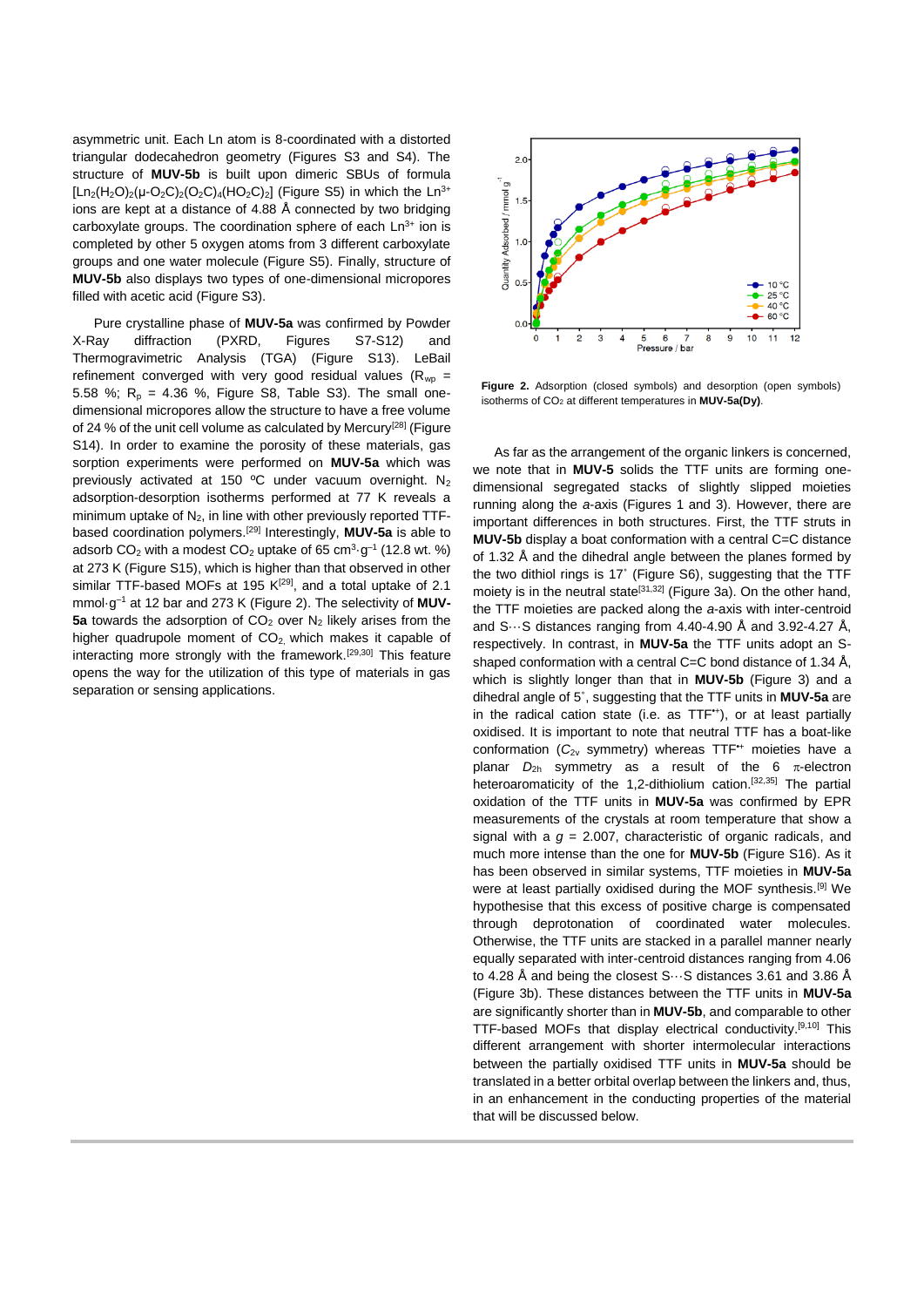

**Figure 3**. View of the a) conformation and b) arrangement of the TTF units within the structure of **MUV-5a** and **MUV-5b.** The red dashed lines show the shortest S···S distances between TTF pairs in **MUV-5(Dy)**.

## **Electrical conductivity**

In view of the formation of parallel stacks and partial oxidation of the TTF linkers which could promote charge transport in **MUV-5a(Ln)**, transport measurements of the different samples were performed using four-contact probe pressed pellet devices from two independent batches (see Supporting Information for more information). The room temperature conductivities for **MUV-5a(Gd), MUV-5a(Tb)**, **MUV-5a(Dy)**, **MUV-5a(Ho)** and **MUV-5a(Er)** were found to be in the order of  $10^{-5} - 10^{-7}$  S·cm<sup>-1</sup> (see Table S4 and Figures S18-S29). Although ground boundaries in pressed pellets induce large resistance in comparison to single crystal measurements, the obtained values are comparable to the ones for other TTF-based MOFs also measured as pressed pellets<sup>[33]</sup> and around two orders of magnitude higher than those for a recently reported TTF-Ln MOF family which show similar electrochemical properties (Figure S30).<sup>[25]</sup> It is important to note that in our case electrical conductivity is achieved without the need of any doping process since TTF moieties are already partially oxidised during the synthesis, thus maintaining permanent porosity in the structures. On the other hand, electrical conductivity for **MUV-5b(Dy)** was measured to be in the order of 10–8 S·cm–1 , one order of magnitude lower than for **MUV-5a(Dy)** which is consistent with the presence of larger S···S intermolecular distances and the absence of oxidised TTF units.

Charge values for the TTF moieties in each structure were estimated by taking into account the bond length (C=C/C-S) ratio<sup>[34]</sup> obtaining values in the range from  $+0.1$  to  $+0.7$  suggesting that the TTF units are partially charged in **MUV-5a** (Table S5) in agreement with EPR spectroscopy. By contrast, the charge calculated in the case of **MUV-5b** indicate that TTF units are in the neutral state  $(q = 0)$ . It should be noted that this correlation between charge and geometry is only approximate, although the estimated charges are in good agreement with the more planar conformation of the TTF units in **MUV-5a** (dihedral angle of 5˚), which is typical for TTF<sup>+</sup> radical cation, whereas the boat-like conformation in **MUV-5b** (dihedral angle of 17˚) is similar to the one for neutral TTF.[32,35]

|              | Conductivity $(S\text{-}cm^{-1})$ <sup>[a]</sup> | Shortest SS<br>distances (Å) |
|--------------|--------------------------------------------------|------------------------------|
| MUV-5a(Gd)   | $2.0x10^{-7}$                                    | 3.73                         |
| MUV-5a(Tb)   | $1.5x10^{-5}$                                    | 3.68                         |
| $MUV-5a(Dy)$ | $3.9x10^{-7}$                                    | 3.61                         |
| MUV-5a(Ho)   | $6.7x10^{-6}$                                    | 3.67                         |
| MUV-5a(Er)   | $7.4x10^{-6}$                                    | 3.65                         |
| $MUV-5b(Dy)$ | $3.3x10^{-7}$                                    | 4.05                         |

[a] Conductivities measured using four-contact probe pressed pellets at room temperature of two independent samples. Errors in the Supporting Information.

## **Transfer integral calculations**

In order to further understand the difference of conductivities in **MUV-5a** and **MUV-5b**, DFT based calculations of intermolecular transfer integrals for TTF units in **MUV-5** were performed. Transfer or hopping integrals (*t*) measure the overlap of the frontier orbitals (i.e. HOMOs or LUMOs) between adjacent molecules and thus provide an indication of the strength of intermolecular conduction pathways for electrons (for HOMOs) or holes (for LUMOs). These calculations were performed using the Gaussian09 package <sup>[36]</sup> employing the PBE0<sup>[37]</sup> and B3LYP<sup>[38]</sup> hybrid functionals, with a 6-311+G(d,p) basis set. Transfer integrals between the TTF moieties in the MOFs were calculated in free space with no intervening metals at 0 K providing information about the overlap between the molecular orbitals of the TTF units through which charge transport is expected to occur. Calculations using both functionals provided consistent and comparable results (see Table S6) and we report B3LYP values hereafter. The transfer integrals for neutral **MUV-5a** were calculated to be  $t_1 = 90.6$  and  $t_2 = 16.5$  meV which are considerably higher than the ones for **MUV-5b** ( $t_1 = 60.5$  and  $t_2 =$ 8.4 meV) (Figure 4) in agreement with the higher conductivity measured for **MUV-5a**. We have also compared these values with the ones calculated for the other two TTF-Ln systems reported by Dincă<sup>[24]</sup> and Zuo<sup>[25]</sup> in order to examine potential correlations between the calculated transfer integrals and measured electrical conductivities. Regarding the systems reported by Dincă,<sup>[24]</sup> the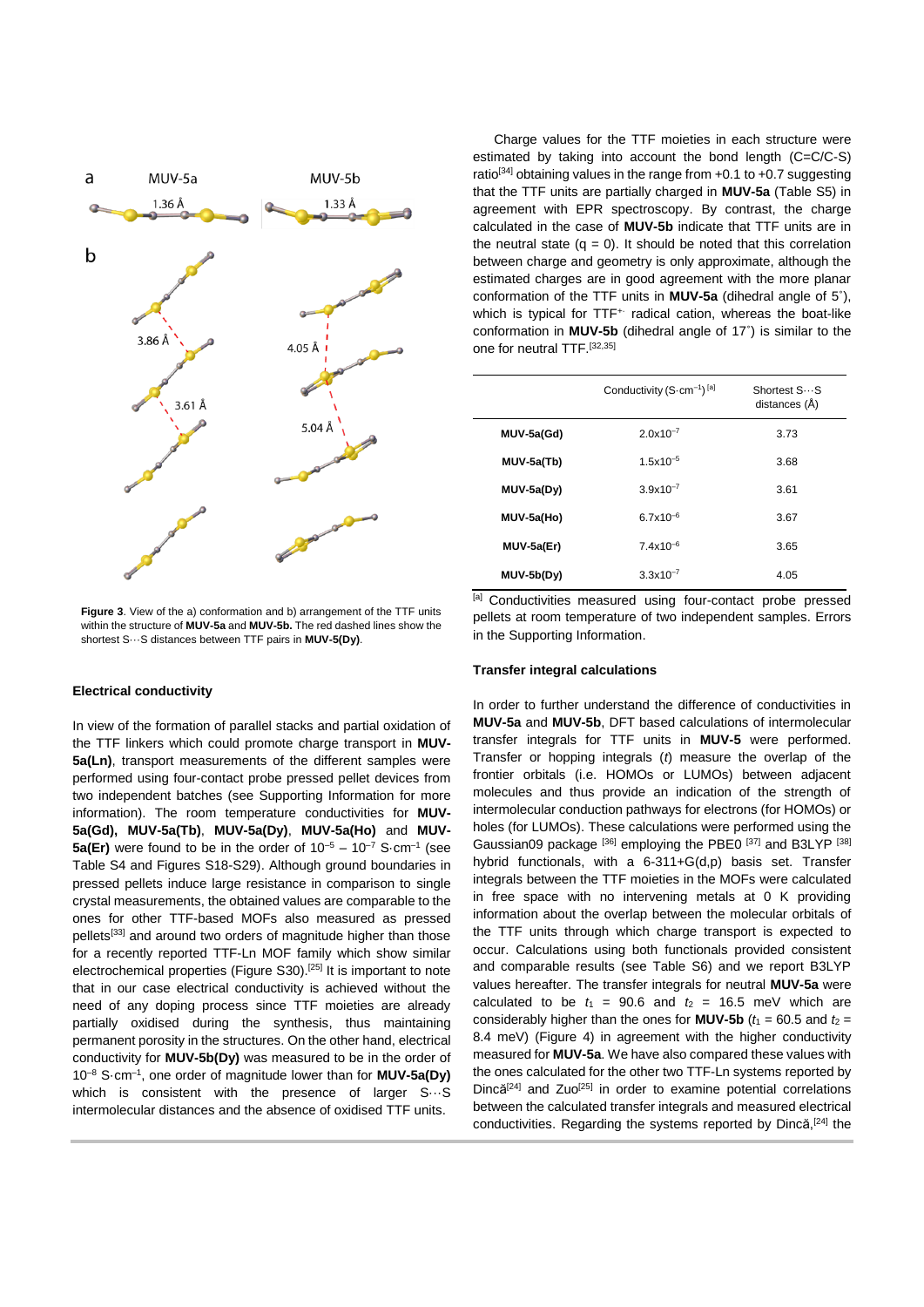transfer integral was calculated to be 86.1 meV between the TTF dimers. However, the transfer integrals are significantly lower (32.9 and 12.9 meV) between orthogonally displaced nondimerised TTF units (see Figure S31) in this system. On the other hand, although in the family of materials reported by Zuo and coworkers<sup>[25]</sup> the TTF units are displaced in a parallel fashion, the transfer integrals are lower (61.5 and 48.6 meV) than those for **MUV-5a**. This difference could help to explain the lower electrical conductivity reported by Zuo *et al.*  $(10^{-8} - 10^{-9} S \cdot cm^{-1})$  as compared to that measured for **MUV-5a**  $(10^{-6} - 10^{-7} S \cdot cm^{-1})$ .



**Figure 4.** Schematic representation of TTF arrangements in the crystal structures of a) **MUV-5a** and b) **MUV-5b** indicating the transfer integrals (in meV).

#### **Photoluminescence properties**

To analyse the possible enhancement of photoluminescence via energy transfer among different lanthanide ions,<sup>[39]</sup> the mixedlanthanide **MUV-5a(Yb0.76Er0.24)** was synthesized and characterized (see Supporting Information). The excitation spectra of **MUV-5a(Yb0.76Er0.24)**, **MUV-5a(Er)** and **MUV-5a(Gd)** compounds recorded at 295 K and 12 K (Figure 5) display a broad band from 250 to ca. 675 nm ascribed to the TTFTB<sup>4-</sup> organic linker, covering most of the ultraviolet and visible spectral range. The spectra of **MUV-5a (Yb0.76Er0.24)** further display intense sharp lines in the 920-980 nm range assigned to the  ${}^{2}F_{7/2} \rightarrow {}^{2}F_{5/2}$ transition of Yb3+. The poorer signal-to-noise ratio of **MUV-5a(Er)** sample spectra indicate that TTFTB ligand is more suited to sensitize  $Yb^{3+}$  than the  $Er^{3+}$  via the energy transfer process known as 'antenna effect'. Moreover, the  $Yb^{3+}$  emission may also be activated by direct excitation.



**Figure 5.** Excitation spectra of **MUV-5a (Yb**<sub>0.76</sub> $\mathsf{Er}_{0.24}$ ) ( $\lambda_{\text{Em}} = 1040$  nm), **MUV-5a(Er)** (λEm. = 1530 nm) and **MUV-5a(Gd)** (λEm. = 1020 nm) recorded at 295 K (black lines) and at 12 K (red lines).

Upon ligand-mediated excitation at 560 nm, **MUV-5a(Yb0.76Er0.24)** (Figure 6) shows both intense emission in the 980-1050 nm region assigned to the Yb<sup>3+</sup> <sup>2</sup>F<sub>5/2</sub> $\rightarrow$ <sup>2</sup>F<sub>7/2</sub> transition, and faint emission peaking at 1530 nm assigned to the  $Er^{3+4}1_{13/2} \rightarrow ^41_{15/2}$  transition. At 12 K, the well-defined sharp Stark components, resulting from the crystal-field splitting of the emitting states, demonstrate the crystallinity of the sample. Under the same excitation conditions, the emission of **MUV-5a(Er)** (Figure 6) is clearly weaker and dominated by a broad band ranging from *ca.* 940 to 1250 nm; the  $Er<sup>3+</sup> 4<sub>13/2</sub> \rightarrow <sup>4</sup>1<sub>15/2</sub>$  transition is only prominent at 12 K. Because it is also present in the **MUV-5a(Gd)** spectra (Figure 6), the former band is attributed to the ligand's emission. The effective sensitization of the Yb<sup>3+</sup> over the Er<sup>3+</sup> emission is mainly due to a larger overlap between the ligand emission and the Yb<sup>3+ 2</sup>F<sub>5/2</sub> excited state, with an expected absorption cross-section at its maximum (976 nm) seven times larger than the resonant 980 nm  $Er<sup>3+</sup> 4I<sub>11/2</sub>$  level.<sup>[40]</sup> The larger Yb<sup>3+</sup> cross-section is often used to improve the  $Er^{3+}$  emission via Yb<sup>3+</sup>-to-Er<sup>3+</sup> energy transfer, including in Ln-bearing MOFs. [41,42] This is not observed for **MUV-5a(Yb0.76Er0.24)** presumably due to an effective quenching of the  $Er<sup>3+</sup>$  emission prompted by the C-H, N-H and O-H high energy vibrations of the ligand and free water molecules. Such quenching effect is more relevant for the  $Er<sup>3+</sup>$  emission because the energy gap between the corresponding emitting and fundamental level is significantly smaller, ca.  $6510 \text{ cm}^{-1}$  vs. 10200  $\text{cm}^{-1}$  for  $\text{Er}^{3+}$  and  $Yb^{3+}$ , respectively. The 295 K and 12 K  $Yb^{3+}$  emission lifetime in **MUV-5a(Yb0.76Er0.24)** are 7±1 and 12±1 µs, respectively (Figure S33 in the Supporting Information).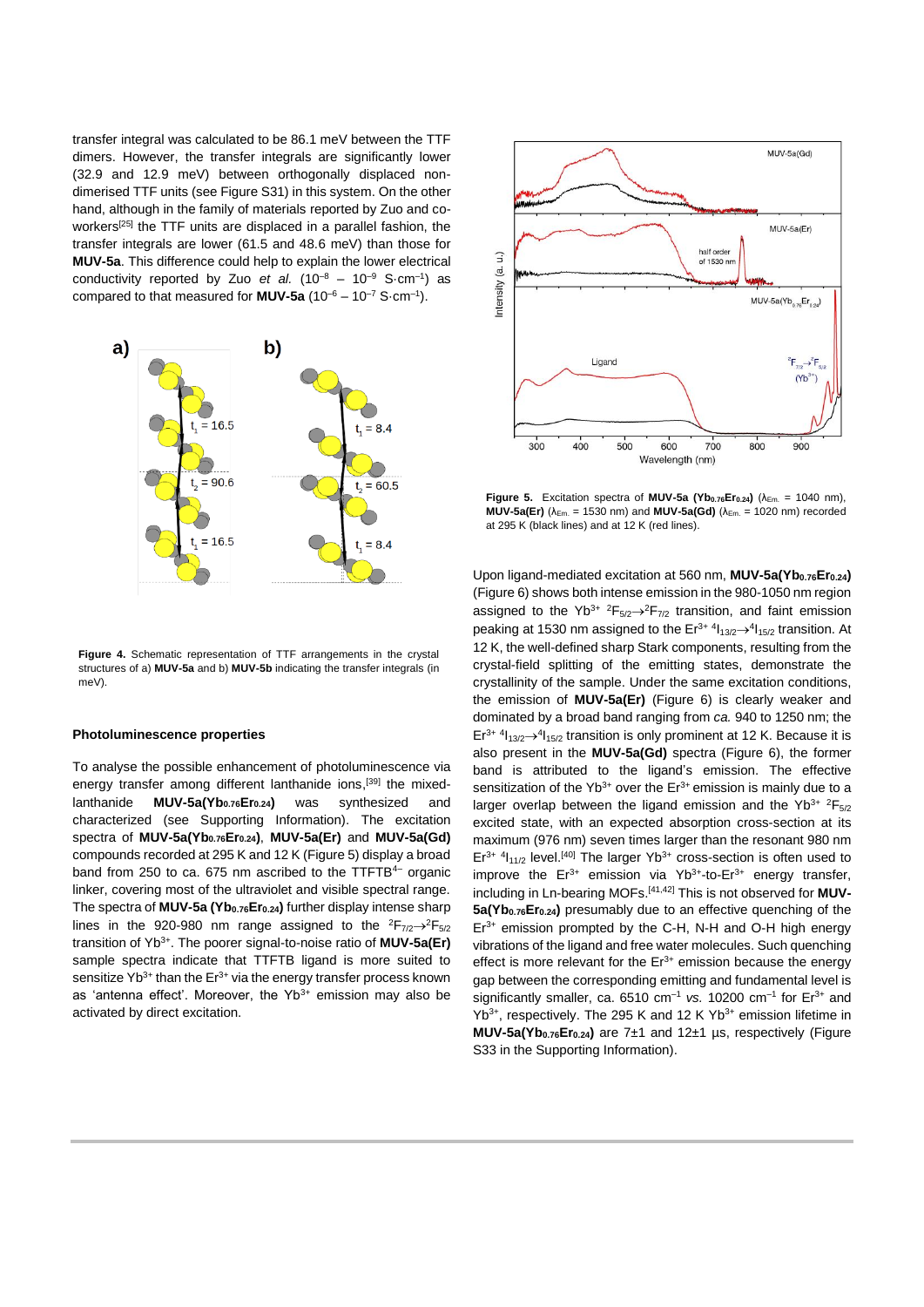

**Figure 6.** Emission spectra of **MUV-5a(Yb**<sub>0.76</sub>**Er**<sub>0.24</sub>**)** ( $\lambda$ <sub>Exc.</sub> = 560 nm), **MUV-5a(Er)** ( $\lambda_{Exc.}$  = 560 nm) and **MUV-5a(Gd)** ( $\lambda_{Exc.}$  = 430 nm) recorded at 295 K (black lines) and at 12 K (red lines).

## **Magnetic properties**

Static magnetic measurements (dc) of **MUV-5a** solids were performed between 2 and 300 K under an applied field of 1000 G. The *X*mT values at room temperature of **MUV-5a** are close to those expected for the free Ln ion, which indicates that most of the energy levels are populated at room temperature (Figure 7). The drop observed in  $X_mT$  at low temperatures is primarily ascribed to the depopulation of the highest energy levels, which is characteristic of anisotropic lanthanide ions. In case of **MUV-5a(Er)** there is a slight increase below 7 K, which may indicate the presence of weak dipolar ferromagnetic interactions.

The static magnetic susceptibility was simulated using the Radial Effective Charge<sup>[43]</sup> model, as implemented in the SIMPRE<sup>[44]</sup> computational package (See ESI for details), for all the **MUV-5a** solids. The full set of crystal field parameters, ground-*J* multiplet energy level schemes and main contributions to the wave functions are reported in Tables S8-12. According to our calculations, the predicted ground state for **MUV-5a(Dy1)** is mainly composed by |±1/2> (98.7%), whereas **MUV-5a(Dy2)** is characterized by 80% of |±15/2>. This means that, in the case of Dy, the second crystallographic centre is the one responsible of the observed SMM behaviour. This situation is dissimilar to **MUV-5a(Er)**, where both crystallographic centres have a ground doublet characterized by high spin microstates  $(80.1\% \pm 13/2)$  + 11.7% |±15/2> in the case of **Er1,** and 66.6% |±15/2> + 19.0% |±9/2> for **Er2**). However, the energy difference between the ground state and the first excited state in both centres is ~11 and 25 cm–1 , for **Er1** and **Er2**, respectively, which together with molecular and lattice vibrations may limit the performance of these systems as molecular nanomagnets. [45] On the other hand, the ground state of the different magnetic centres of **MUV-5a(Tb)**

and **MUV-5a(Ho)** are mainly characterized by |0> or a heavy mixture in the case of **Ho1**, which suggests the presence of fast relaxation processes.



**Figure 7.** Experimental data (symbols) and theoretical simulation (lines) of the temperature dependence from 2 to 300 K of the magnetic susceptibility of **MUV-5a**. Tb (yellow), Dy (blue), Ho (purple) and Er (pink).

In order to demonstrate the differences in the magnetic behaviour of the different **MUV-5a** solids, we carried out dynamic (ac) magnetic measurements. As expected for **MUV-5a(Tb)** and **MUV-5a(Ho),** no out-of-phase signal (*X''*) can be observed at frequencies as high as 1000 Hz, even after applying an external dc magnetic field of 1000 G. In contrast, a frequency dependent out-of-phase signal is observed for **MUV-5a(Dy)** and **MUV-5a(Er)**  as anticipated by the theoretical calculations (Figures S34 and S35). This is in agreement with the magnetic properties observed in similar Ln-MOFs.[25] However, no maximum in the out-of-phase signal can be observed above 2K, likely due to the presence of a very fast relaxation of the magnetization through a quantum tunnelling mechanism, as it has been previously suggested for other MOFs showing SMM behaviour.[17]

# **Conclusions**

In summary, we have reported a new family of isostructural TTF-Ln MOFs, denoted as **MUV-5(Ln)**, which shows enhanced electrical semiconducting properties due to an effective 1D packing of the TTF moieties as confirmed by transfer integral calculations. In addition, near-infrared photoluminescence and slow relaxation of the magnetisation were investigated in different **MUV-5** solids which can be finely tuned by suitable choice of the Ln ions, thus giving rise to a new family of versatile functional MOFs showing different properties within the same material at the same time. Current research is focused on the synergism between different physical properties, such as conductivity and luminescence, as well as on the influence of the trapped molecules on these physical properties. We are confident that our findings will help to broaden the family of MOF featuring tailored functionalities.